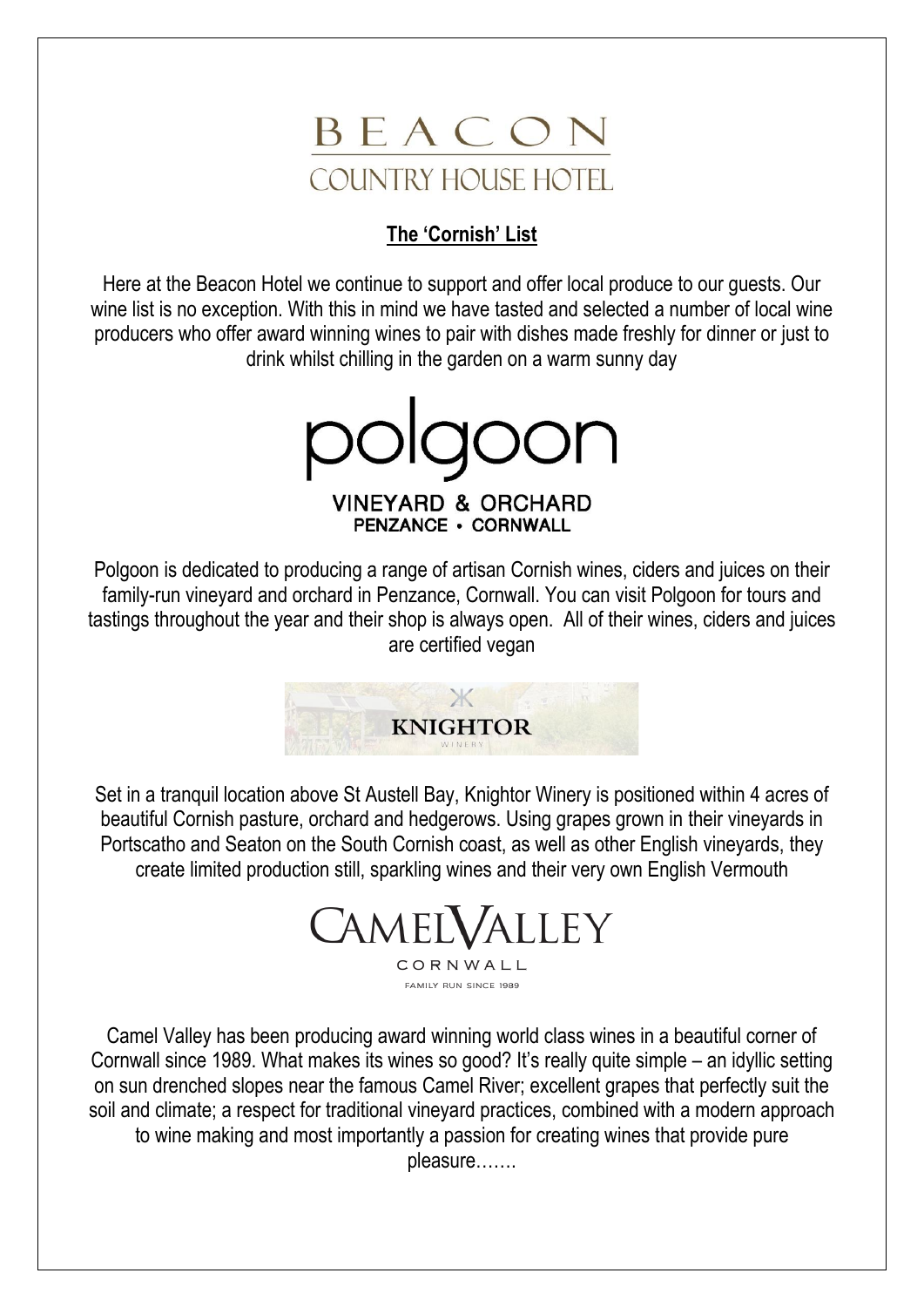

# Cornish Aperitif Spritz

#### Knightor Vermouth Cornish Spritz

*An exceptional take on a classic aperitif, our Knightor vermouth is not to be missed. A rosé vermouth using a carefully crafted recipe of quality ingredients together with soda water on ice creates an equally enjoyable drink to begin an evening with or on a sunny day or on its own with cheeses and desserts*

£5.00 per glass (Spritz) £4.50 per glass (Vermouth Only)

# Cornish Sparkling Wines

### Polgoon Seyval Blanc Sparkling 2018

*A flirt with green pear on the nose followed by delicate citrus notes and a good balanced acidity. Crisp and lively on the palate with a persistent mousse. This stunning sparkling is perfect for celebrations, match with Cornish seafood, charcuterie and canapés.* Bottle £47.95

# Cornish Whites

### Polgoon 2021 Bacchus

*Full of character with exuberant aromas of lime zest and freshly cut grass on the nose. This wine pairs well with fresh Cornish fish dishes.*

£34.00 per bottle

## Camel Valley Bacchus Dry

*A fresh and fruity dry white wine, bright with a grassy hue, Englands answer to Sancerre. Good varietal character and length. Smooth with tangy elderflower and grapefruit flavours* £34.00 per bottle

#### Camel Valley Atlantic Dry

*Crisp and fresh with a delicate flavour. Excellent with seafood and is a favourite in many Cornish restaurants* £34.00 per bottle

## Knightor Carpe Diem White

*It is typically English in style, displaying delicate fresh fruit and floral hedgerow characters on the nose. Slightly off dry in style, It displays great balance whilst still retaining a racy acidity so typical of English wines. On the palate it is fresh and crisp giving generous*  apple, elderflower and citrus flavours. Carpe Diem white is designed as a fresh, easy drinking wine that can pair perfectly with a wide *array of different foods*

£32.50 per bottle

#### Knightor Mena Hweg

*Mena Hweg is inspired by the great wines of Germany. Its name is derived from the Cornish translation for the grape Schönburger,*  which means 'pretty/sweet hill'. The wine is delicate and floral with citrus and peach like aromas. On the palate it is well balanced by *the grapes natural acidity. Though not sweet enough for a dessert wine, it can be enjoyed as an aperitif or a mid-meal palate cleanser with savoury dishes that carry fruity or sweet elements. It also pairs well with mild cheeses.*

£34.00 per bottle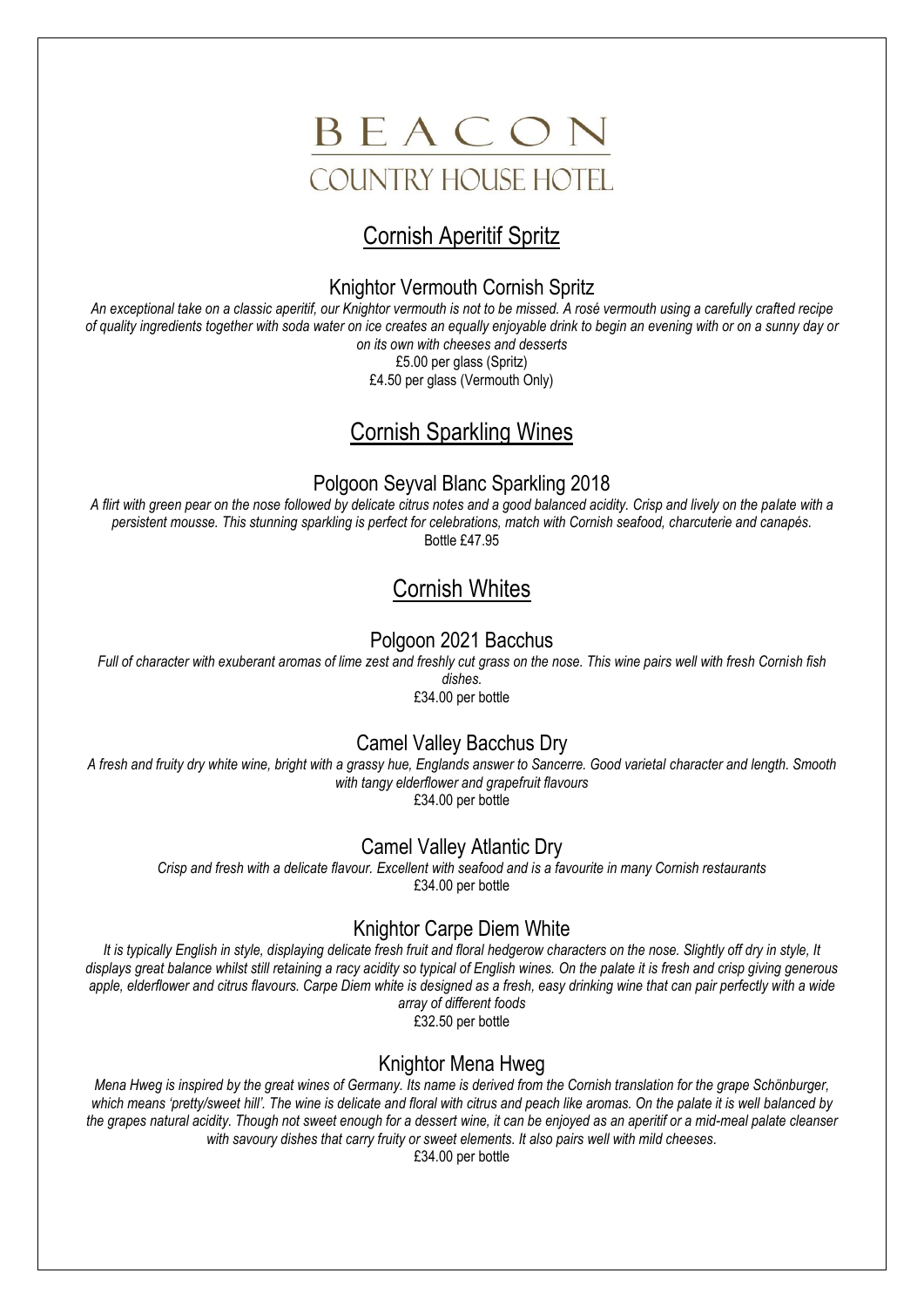

## Cornish Rose

#### Polgoon Pinot Noir Rose 2021

*Fresh Aromas of summer berries, wild strawberries, raspberries and red cherries this fresh Pinot is young and fruity with a crisp red apple finish* £34.00 per bottle

### Camel Valley Rose

*A beautifully balanced, luscious rose with intense aromas and flavours of strawberries and raspberries* £34.00 per bottle

#### Knightor Carpe Diem Rosé

*This rosé has a delicate salmon pink hue. Fresh, delicate and fruity, with aromas of rose petal, raspberry, peach and strawberry. Citrus and raspberry characters continue in a palate that is lively and refreshing. The keen acidity of this rosé makes it a perfect companion for more structured dishes by bringing a cleansing freshness to your palate* £32.50 per bottle

## Cornish Reds

#### Knightor Pinot Noir

*An impressive English Pinot Noir. Fermented and aged in oak barrels, it is light ruby red in colour, showing the fresh red berry*  characters so typical of the varietal. The nose is intricate, with aromas of cherry, smoke and sweet spiciness. The palate is equally *appealing, fruity, soft and incredibly drinkable. Perfect on its own or with a wide range of foods* £34.00 per bottle

#### Knightor Carpe Diem Red

*Lightly oaked, youthful and fresh. The nose is full of ripe berry characters such as cherry and strawberry, yet the Regent also provides it with crushed black pepper, spice and a little blackcurrant leaf. An easy drinking medium bodied, food friendly red with good tannins and structure*

£32.50 per bottle

#### Polgoon Rondo Red 2020

*A lightly oaked red made from Rondo which has been lightly oaked. This dry red offers Autumn fruits on the nose with blackcurrants and damsons on the palate leading to plums and vanilla on the finish. Perfect for pairing with grilled or smoked meats.* £34.00 per bottle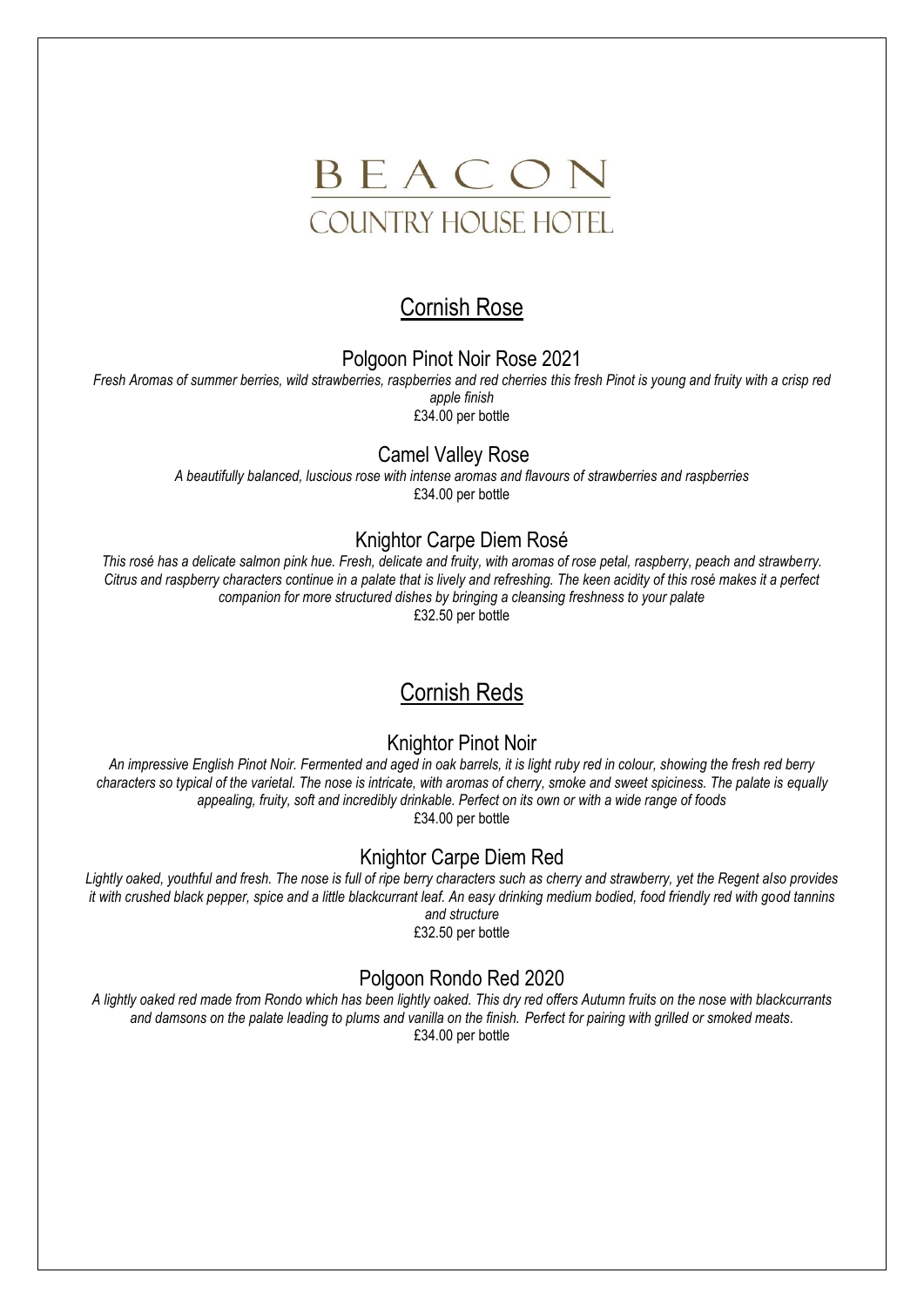

#### **Wines From Around the World**

Sparkling Wines

Canti Prosecco Spumante Extra Dry, Italy

*Well balanced, delicate, slightly aromatic citrus overtones* Single Serve 200ml Bottle £8.95

Canti Prosecco Rose Extra Dry, Italy

*Delicate pink colour, floral and fruity fragrance with a fresh savoury and elegant taste that makes the wine perfect for an aperitif or to accompany light dishes and shellfish* Bottle £29.95

House Champagne, France

*An outstanding cuvee blended from Pinot Noir, Pinot Meunier, and Chardonnay grapes. A stylish champagne offering ripe fruit and a biscuity finish* Bottle £49.95

## **Whites**

Pato Torrente Sauvignon Blanc, Central Valley, Chile

*Intense aromas of fresh grapefruit and gooseberry lead to a fresh, light bodied fruity palate*  $Glass (250ml)$  £7.95

Pleno Viura Blanco, Navarra, Spain

*Reminiscent of a White Rioja, using the same grape, giving a fresh and crisp dry white with hints of tropical fruit. Smooth and well* 

*balanced* Glass (175ml) £6.95 Glass (250ml) £8.95 Bottle £25.00

Currabridge Underwooded Chardonnay, South Australia

*Medium bodied, fruit driven with peach and honeydew melon notes. No oak* Bottle £26.95

Fief de la Brie, Muscadet Sur Lie, Loire, France

*A fresh, crisp, dry light wine with a good persistence of flavour. Sur Llie means on the lees, giving the wine more intensity* Bottle £27.50

Topuku Sauvignon Blanc, Marlborough, New Zealand

*Dry and crisp, primarily tropical fruit flavours including gooseberry, but with hints of stone fruits* Bottle £32.50